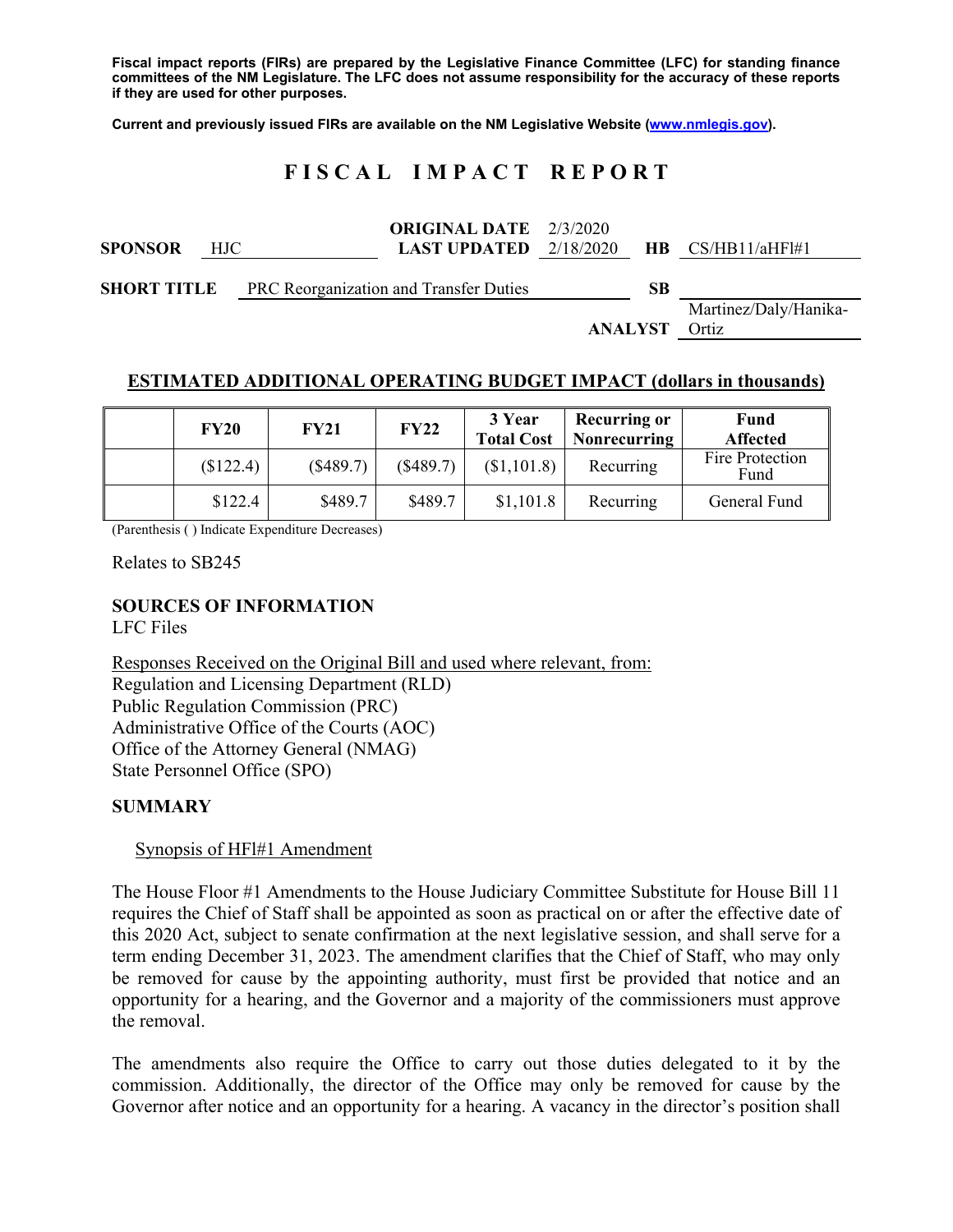#### **CS/House Bill 11/aHFl#1 – Page 2**

be filled for the remainder of the unexpired term in the same manner as the original appointment was made. The amendment authorizes the commission to delegate authority to the Office.

The amendments also make technical corrections to clarify the use of the pipeline safety fund in Section 17.

The amendments includes temporary provision transferring all classified employees probationary employees, temporary employees and classified employees whose functions are not being transferred to the Office to the commission Resources Division. Lastly, the amendment clarifies that the Fire Marshal Division shall remain in the Public Regulation Commission.

The amendments remove the emergency clause.

There is no effective date of this bill. It is assumed that the effective date is 90 days following adjournment of the Legislature.

### Synopsis of Original Bill

House Judiciary Committee substitute for House Bill 11 restructures the staff of the Public Regulation Commission (PRC). It creates within the PRC the Commission Resources Division (Division). It also creates, as a new stand-alone agency, the Office of Public Regulation Commission Regulatory Affairs (Office), and transfers five divisions currently within PRC to this new Office. The bill includes temporary provisions transferring all classified employee and classified positions, money, appropriations records, furniture and other property of those five divisions, as well as existing contracts and agreements pertaining to the duties of those divisions.

The Division consists of staff necessary to carry out the duties and responsibilities of the Commission, and includes staff, hearing examiners, administrative services, and pipeline safety bureau. A chief of staff manages the Division and directs a staff with the expertise as spelled out in the bill. If Article 11, Section 1 of the constitution of New Mexico provides for the election of Commissioners, the governor shall provide the commission with a list of finalists for the position of chief of staff and, within thirty days, the commission shall select a person from the list to be appointed chief of staff. If the commission fails to select a Chief of Staff within thirty days, the Governor shall appoint the Chief of Staff. If law provides for appointment of commissioners, commissioners appoint the Chief of Staff. The division's Chief of Staff is subject to Senate confirmation and is subject to removal only by the appointing authority. The Chief of Staff of the commission resources division shall oversee operations of the Fire Marshal Division.

The new Office shall represent the public interest in matters before PRC. It is administratively attached to RLD, and consists of existing divisions currently within the PRC: the legal division, the utility division, the transportation division, the administrative services division, and the consumer relations division. It shall perform necessary reviews and analysis of filing before PRC to present recommendations to the Commission as to how to fulfill its responsibility to the public interest and balance the interests of consumers and investors. The Office may seek an order from the commission for the production of books, records, accounts or documents in accordance with Section 6 E.

The duties of each division are set out in Section 2(D) through (J) of the bill. In particular, the legal division serves as counsel to the Office, and represents it before the PRC. The consumer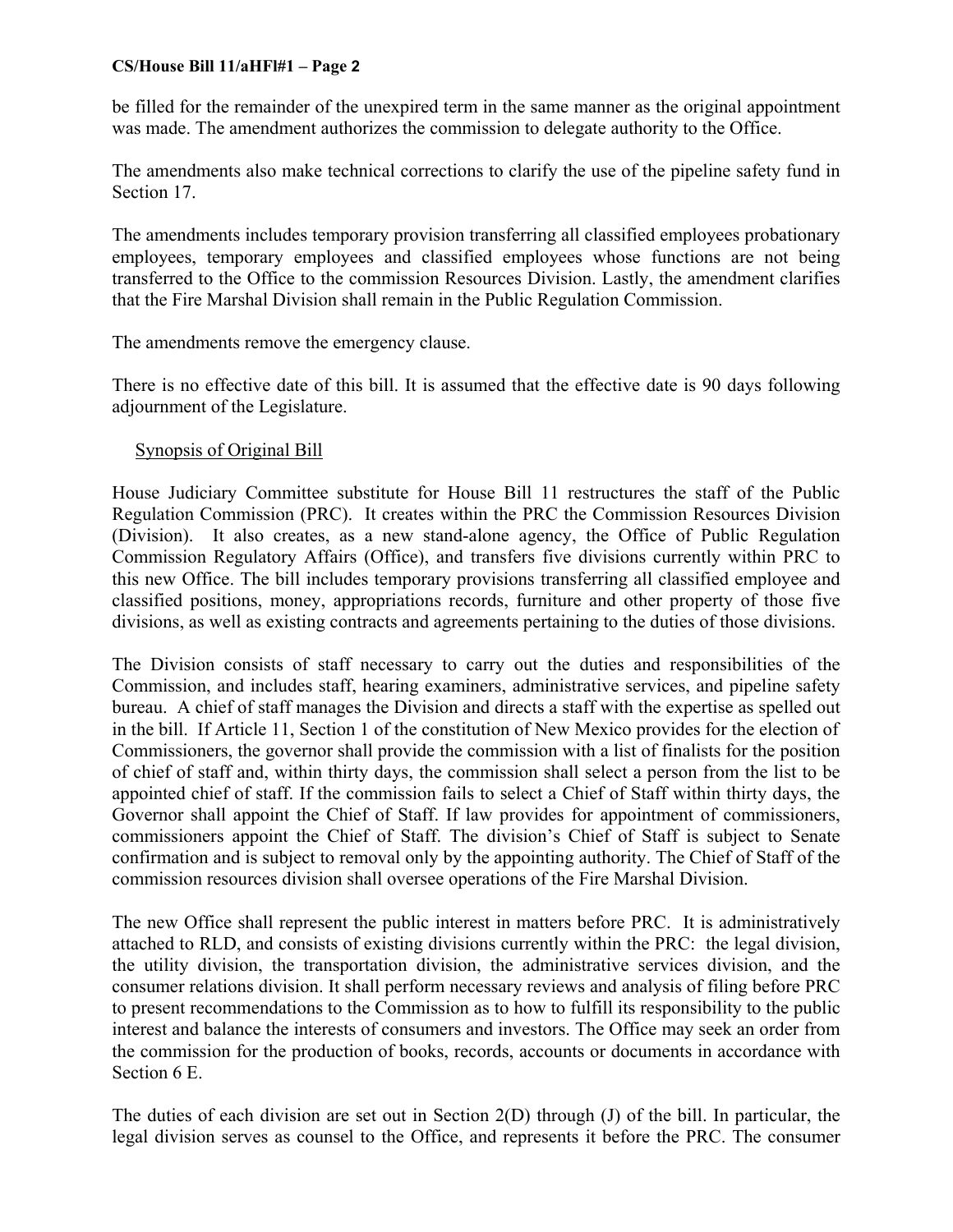#### **CS/House Bill 11/aHFl#1 – Page 3**

relations division, among other duties assigned to it, handles informal consumer complaints against a person under the authority of the Commission and assists consumers in resolving those complaints. The Office shall be managed by a Director appointed by the Governor subject to advice and consent of the Senate, who is subject to removal only by the Governor. Staff members of the Office are expressly prohibited from ex parte communications with a Commission or hearing examiner except as expressly permitted by existing law. See Section 8- 8-17, NMSA 1978.

Section 8 provides authority for the Office in hearing procedures for change of rate of small water and sewer utilities, and regulation of retail rates of incumbent rural telecommunications carriers. Section 10 also provides authority, under the Motor Carrier Act, for the Office to hold a public hearing specific to a protest or a request. Section 11 provides authority for the Office to request a public hearing on an application whenever a protest is filed concerning the application during the notice period. If no objection, protest or request for hearing by Office is filed during the notice period, the commission may grant the application by ministerial action, if it complies with the provisions of the Motor Carrier Act and commission rules.

New language in existing law governing the Commission expressly requires the commissioners act in the public interest of the state, appoint and employ administrative staff as it deems necessary and may direct the chief of staff of the commission resources division to hire, subject to the Personnel Act, professional and technical staff, as needed and removes the provision requiring surety bonds for all PRC employees.

Section 16 and Section 17 provides the chief of staff of the Commission Resources Division of the PRC or the Chief of Staff Representative to make payments from the transportation fund, and the pipeline safety fund.

This bill contains an emergency clause and would become effective immediately upon signature by the governor.

## **FISCAL IMPLICATIONS**

Currently, the Policy & Regulation program at PRC includes most of the divisions being transferred to the Office with the exception of the Commissioners, hearing examiners, and other administrative services functions. This program's operating budget for FY20 was \$8 million which included general fund transfers of \$7.3 million. Until PRC breaks out the portion of revenue and expenses attributable to the transfer of those five divisions (bureaus), it is unknown what will be available to fund a new Commission Resources Division at the PRC.

The fire protection fund receives the 3 percent premium tax on auto and fire insurance collected by the Office of the Superintendent of Insurance (OSI). The fees are collected in the insurance suspense fund within OSI and transferred to the fire protection fund at PRC. It should be noted that fire protection funds are currently used to support all programs within the Public Regulation Commission, as noted below.

- 1. Policy and Regulation Program: \$489.7
- 2. Public Safety: \$3,643.3, and
- 3. Program Support: \$661.5

It is unclear if fire protection fund revenue currently used to cover some administrative costs of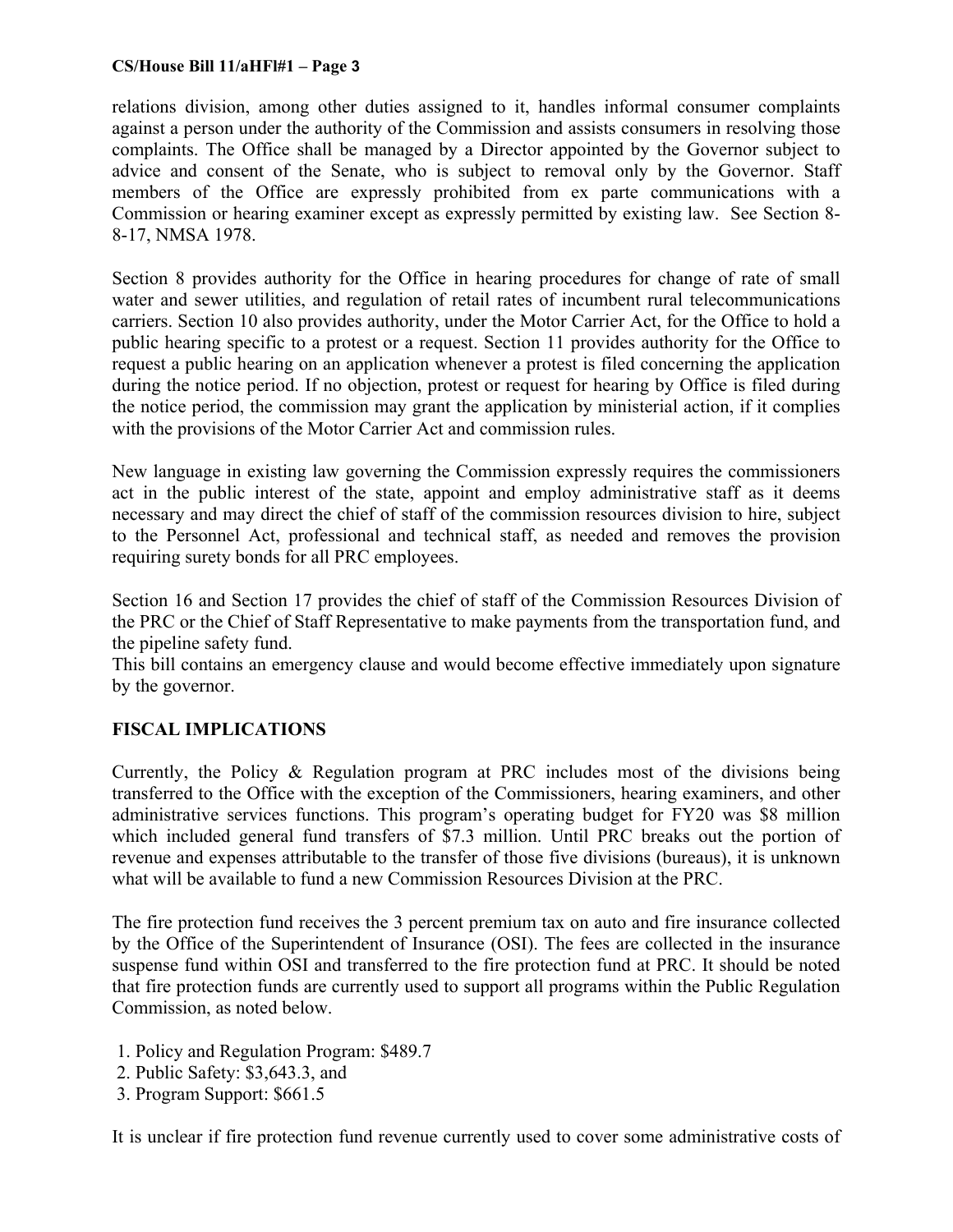#### **CS/House Bill 11/aHFl#1 – Page 4**

those five divisions within the Policy and Regulation Program would still be available, if not it may need to be replaced by general fund revenue in the amount of \$1.1 million as indicated in the table on page 1. It should be noted that HJC substitute for HB11 administratively attaches five new divisions to RLD. However, according to RLD, the bill has no fiscal impact on the Department.

HJC substitute for House Bill 11 includes a temporary provision that includes the transfer of approximately 70 FTE, equipment, supplies, records, and other property currently at PRC to the new Office. It should be noted that there may be costs associated with moving to a new location or remodeling the existing location to accommodate the reorganization. For example, in the 2019 legislative session, Chapter 48 (Senate Bill 22) included \$1 million dollars to establish new field offices and transfer programs from other departments to the new Early Childhood Education and Care Department. Also included in the General Appropriation Act of 2020 is \$564 thousand for costs associated with the relocation of the AOC.

The General Services Department's office space standard suggests one FTE per 215 per square foot. If the new Office is located in Santa Fe, the average cost per square foot is \$22.00. Using these metrics, a new lease for approximately 15,000 square feet could cost as much as \$330 thousand annually. However, the 70 FTE could be housed in existing state space. Since 2008, state employment has fallen by 3.5 thousand workers while the number of state facilities has remained constant resulting in vacant state-owned space that might be repurposed to accommodate these transferred employees in the event relocation is necessary.

It is unclear if this reorganization will result in additional employees. If so, the average cost of one state employee is approximately \$72.9 thousand, including benefits.

## **SIGNIFICANT ISSUES**

PRC suggests that having a chief of staff appointed by the Governor providing advice to the elected Commission may create a conflict of interest. It also expresses concern that the emergency clause may make actual implementation of the transitions required by this bill difficult.

The State Personnel Office notes:

The classified employees in the PRC's existing Legal Division, Utility Division, Transportation Division, Administrative Services Division, and Consumer Relations Division would be transferred to the Regulatory Affairs. Therefore, existing classified staff would remain intact and move with their respective divisions. Job classifications in the divisions moving to RLD would remain classified according to the State Personnel Office's classification system. HB11 brings the PRC's exempt division directors into the classified service.

The Office of the Attorney General notes:

The bill, in Section 2 and Section 3, uses the term "public interest" but it is undefined and may be vague. Providing a definition of "public interest" as used in the bill may be advisable. Section 2 of the bill requires the newly created office of public regulation commission regulatory affairs to represent the public